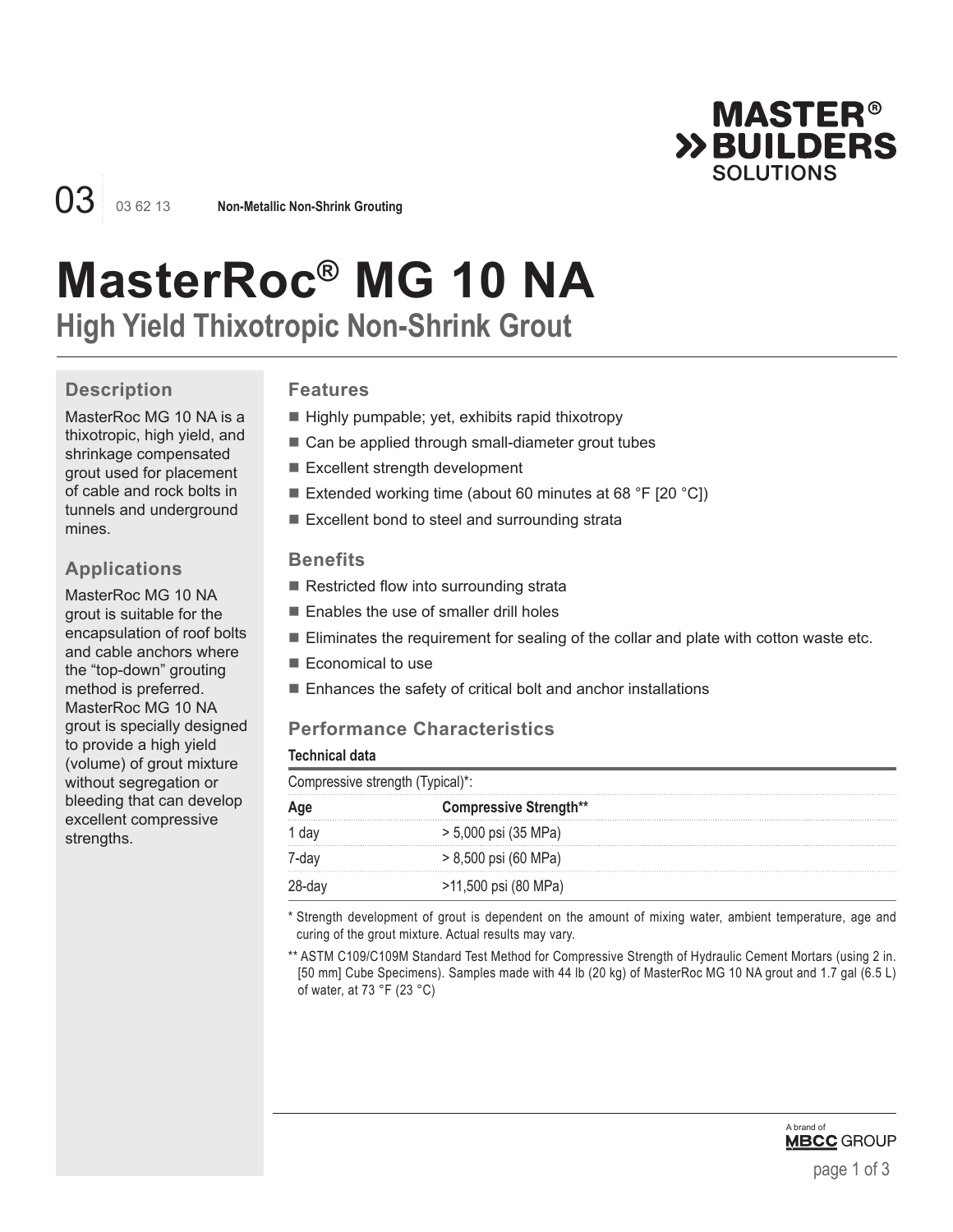#### **Guidelines for Use**

**Application Procedure:** MasterRoc MG 10 NA grout is supplied ready to use; requiring only the addition of potable water.

Mixing 44 lb (20 kg) of MasterRoc MG 10 NA grout with 1.7 gal (6.5L) of water will yield approximately 3.6 gal (13.5 L) or 0.5 ft<sup>3</sup>  $(0.0135 \text{ m}^3)$  of grout mixture.

**Mixing Equipment:** For best results, a high mechanical shear mixer or a paddle mixer should be used to mix MasterRoc MG 10 grout. The grout pump used must have accurate water dosing capabilities.

**Mixing Procedure:** Fill the mixer with the correct amount of water that matches the number of bags of MasterRoc MG 10 NA grout. As a guide, use 1.7 - 2.0 gal (6.5 - 7.5L) of water per 44 lb (20 kg) bag of MasterRoc MG 10 NA grout for a thixotropic mixture. The actual amount of water required will depend on the desired consistency of the grout mixture and the grout pump available. Do not exceed the amount of water recommended for obtaining thixotropic mixtures.

Start the mixer after adding the required amount of water. Slowly add MasterRoc MG 10 grout powder. Continue mixing until a thick, creamy, no-lump consistency is obtained.

Discard any grout mixture that has been left unattended for more than 60 minutes. Do not retemper.

**Cleaning:** As with all grouting operations, it is essential to systematically clean the pump and grout lines with clean water. This should be done immediately after completion of grouting operations. If the grouting operations delay for more than an hour, the batched grout mixture should be discarded, and the pump and grout lines cleaned.

### **Storage and Handling**

**Shelf Life:** MasterRoc MG 10 NA grout needs to be stored in a dry place. When properly stored, MasterRoc MG 10 NA grout has a minimum shelf life of 12 months.

**Safety:** Standard precautions for handling chemical products should be observed. Avoid eye and skin contact and wear hand gloves and safety goggles. If contact occurs, rinse with plenty of water. In case of eye contact, seek medical advice. For further information, refer to the Safety Data Sheet.

#### **Packaging**

MasterRoc MG 10 NA grout is supplied in 44 lb (20 kg) moisture resistant bags.

#### **Related Documents**

Safety Data Sheets: MasterRoc MG 10 NA grout